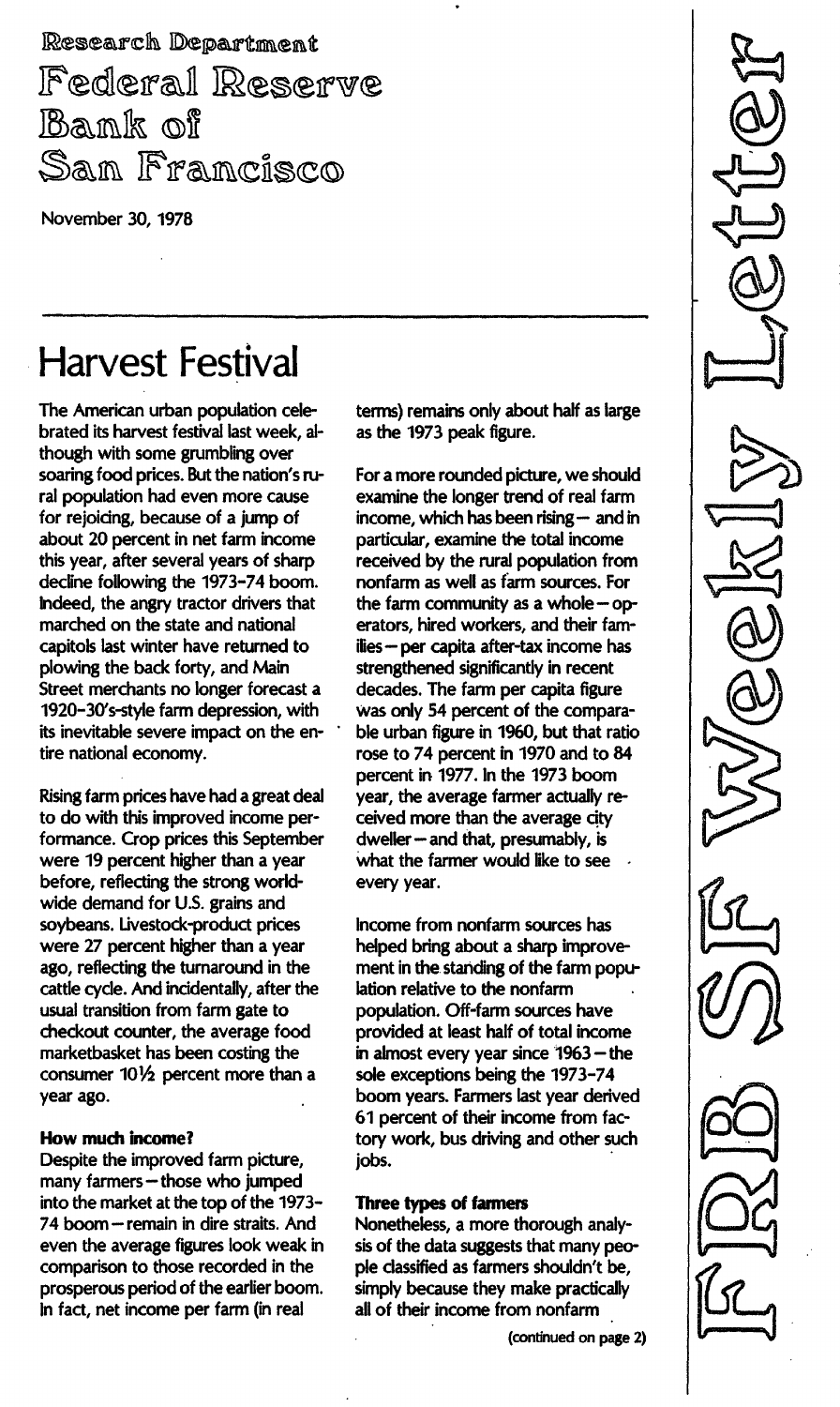## Research Department

# Federal Reserve Bank of San Francisco

Opinions expressed in this newsletter do not necessarily reflect the views of the management of the Federal Reserve Bank of San Francisco, nor of the Board of Governors of the Federal Reserve System.

sources. This is certainly true of the 1.1 million farms with sales of less than  $$2,500$  - that is, 39 percent of all farms in 1976. Those farms sold only 1.4 percent of all farm products, but earned 9.5 percent of all farm income that year, simply because almost all of their income came from nonfarm sources. More than nine-tenths of their average income of \$17,551 in 1976 came from nonfarm sources, and as a result, their total incomes were roughly in line with those of nonfarm families.

That group aside, the farm population divides itself into two quite different  $groups - a group of 462,000 large$ farms with annual sales of \$40,000 or more, and the 1.2 million family-sized farms with annual sales between \$2,500 and \$40,000. In 1976, the large farms sold 80 percent of all farm output even though they accounted for only 17 percent of the number of farms. They recorded average sales of \$232,000 and average net income of \$39,150, with three-fourths of that income coming from farm sources.

The family-sized farms in 1976 sold only 19 percent of all farm products even though they accounted for 44 percent of all farms. These farms recorded average sales of \$14,630 and average income of  $$13,008 -$  and. only about one-third of that total came from farm sources. In fact, the average family income in this group was considerably smaller than that of the small-farm group with annual sales below \$2,500. The "farm problem" centers in this group of 1.2 million farms,

giving their below-average incomes, their inadequate financial ability to expand, and their inability to compete with the larger and stonger commercial farms.

### Export dependence

Their fate, and the fate of farming generally, may depend as much on decisions made in overseas markets as on those reached in domestic markets. The output of one out of three acres of U.S. cropland is now sold in interna-. tional markets, so that the nation's agricultural prosperity depends on a large and growing world market. But by the same token, U.S. consumer markets have become strongly affected by foreign purchase decisions, as we have seen in the several recent bursts of inflationary pressure in supermarket prices.

The farm-export boom has been a rather recent phenomenon; in fact, farm imports exceeded farm exports in most years prior to 1960. In the present decade, however, farm exports generally have run about double the level of farm imports, and thus have represented one of the strongest elements in the foreign-trade picture. Exports jumped from \$8.2 billion to \$21.6 billion between the 1972 and 1974 crop years, and have since continued to rise, although at a slower pace. Exports were unexpectedly strong in the crop year just ended, with a 16-percent rise to about \$28 billion, as a depreciated dollar led foreigners to boost their purchases of wheat, feed grains and soybeans.

The U.S. share of world agricultural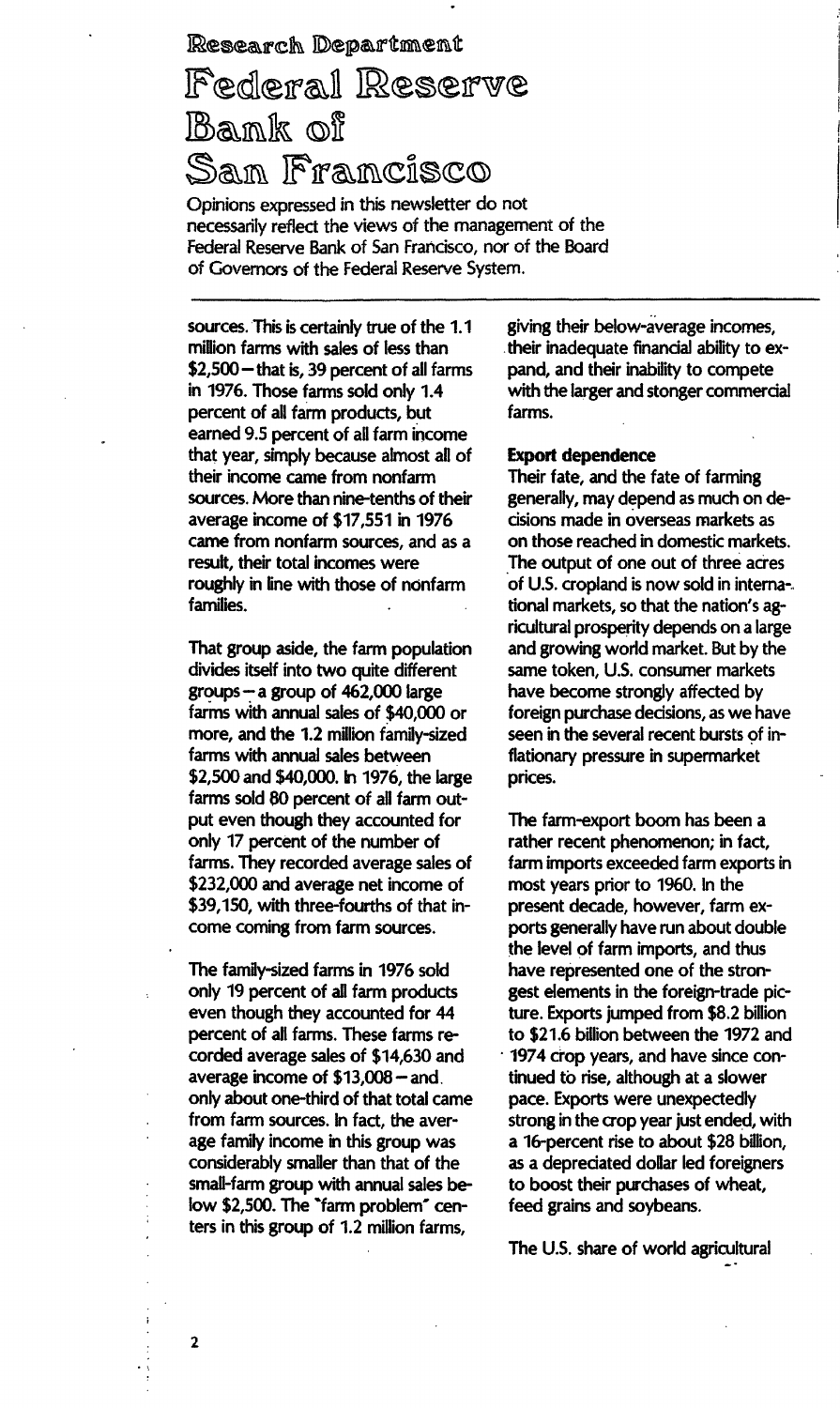trade has risen from 12.3 percent of the total in the first half of the 1950's to 16.3 percent of the total in the first half of the 1970's. In contrast, the U.S. share of world nonfarm exports has dropped. from 20.5 percent to 11.2 percent over the same period. These figures suggest a significant improvement in the comparative advantage of American agriculture over the past quarter-century.

In 1975, exports provided an outlet for about 100 million acres, or 30 percent of all cropland harvested in this country - double the share devoted to that purpose in 1950. Again, in 1975, overseas markets took 55 percent of all U.S. production of wheat and flour, 50 percent of the soybeans, 40 percent of the cotton, and 25 percent of the feed grains. Over time, grains and oilseeds (soybeans) have become the critical factor in this export performance, as their share of the total rose from 35 percent in 1950 to 73 percent in 1975. U.S. farmers  $-$  especially those in the Corn Belt and the Great Plains - thus have become very dependent on international markets.

### Cause of instability?

But doesn't this heavy export dependence help push up prices in American supermarkets and create a general air of price instability? The University of Chicago's D. Gale Johnson, writing in Contemporary Economic Problems - 1977, wrote, "Unfortunately, the agricultural and trade policies followed by the majority of the exporters and importers of agricultural products create substantial instability

in international prices, especially for grains." More than half of the world's grain is produced and consumed under regimes - the European Community, Japan, and the Soviet Union - that stabilize domestic prices for both producers and consumers by policies that equalize demand and supply at the predetermined prices.

Johnson argues that such policies force other parts of the world, where domestic and international prices generally move in unison, to absorb the effects of variations in world demand and/or supply. "The United States is currently one of the few countries that does not have differentials, either fixed or variable, between domestic and international prices. Consequently it accepts the price variability that is imposed by policies of other countries."

Despite that drawback, the world marketplace has become a key support of the U.S. farm economy, and hence of the U.s. economy generally. And most studies suggest a continuation of that trend, as world demand grows because of the growing size and affluence of other countries  $-$  and also (in many cases) because of their lagging farm productivity. According to Agriculture Department projections, world demand should ensure a return, 'by 1985, to the level of net farm income reached in the halcyon year of 1973. In that case, the "Hell No! We Won't Grow!" signs that were so much in evidence during last winter's farm strike will seem like a quaint reminder of some long-distant past.

William Burke